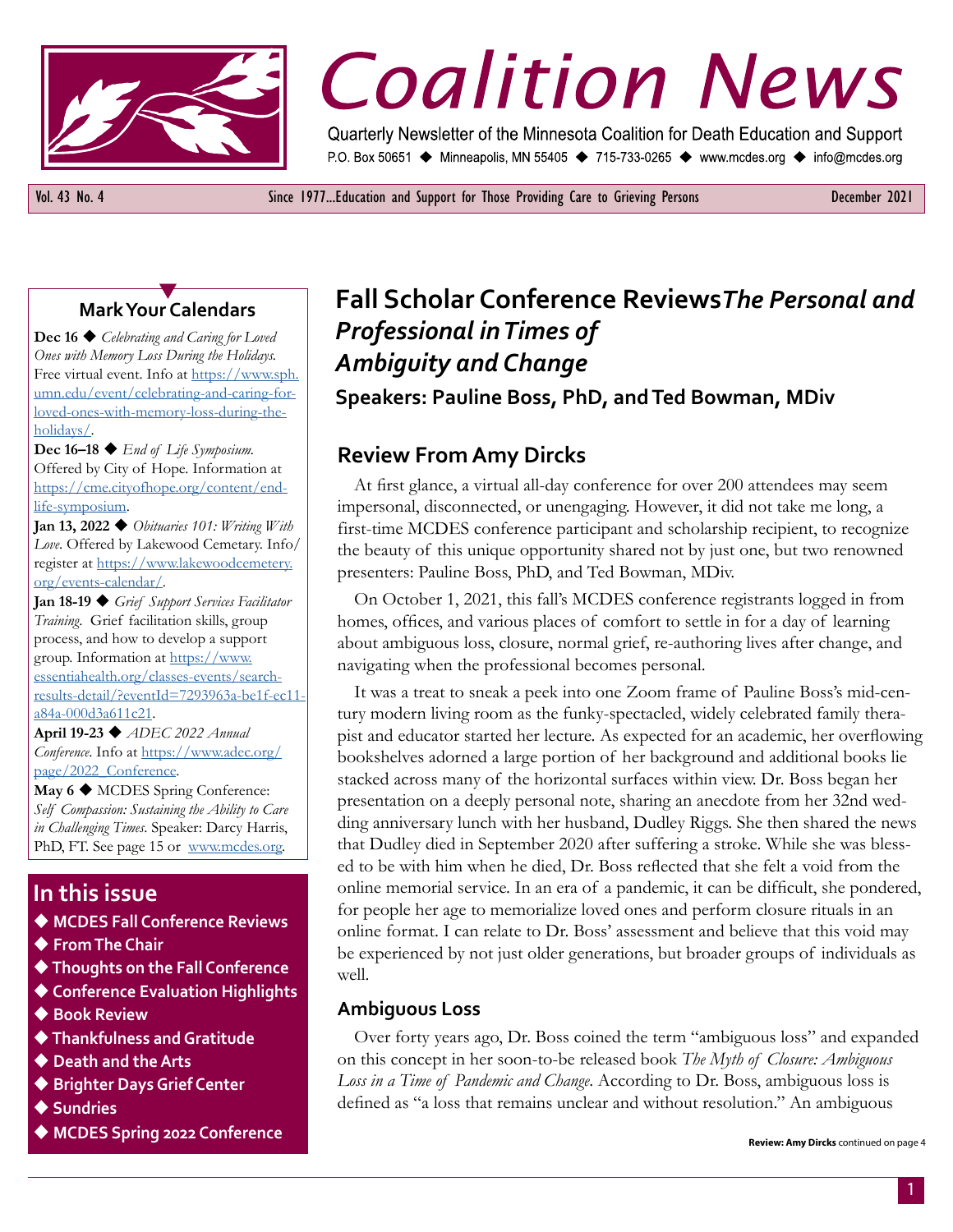#### **Review: Amy Dircks** continued from page 1

loss may be physical and/or psychological, and with incongruence between absence and presence. Examples of ambiguous loss vary and may include a loved one who experiences Alzheimer's disease or dementia, a missing family member, divorce, gender transition, military deployment, addiction, depression, infertility, etc. With a more recent focus, COVID-19 creates ambiguous losses as well, such as loss of routines, hopes, dreams, and plans for the future, loss of travel to see family and friends, loss of ability to spend time with a sick or dying loved one, loss of trust in the world, and loss of freedom to move about as we please. Dr. Boss reiterates that ambiguous loss does not include validated death, a grief disorder, or PTSD, but it may lead to symptoms similar to complicated grief.

## **The Myth of Closure**

Dr. Boss addressed the idea of closure and its historical legacy as mostly an American theory on unresolved loss. She argues that if our culture continues to deny death it will demand closure. She believes that closure is not a good word to use when dealing with human relationships that, by structure, do not require certainty. She considers instead that because ambiguous loss does not end, its oscillating nature implores us to find meaning and live with the uncertainty. Dr. Boss encourages an adoption of a more Eastern view on grief and loss, one in which suffering is viewed as a part of life and knowing it is possible to have a good life while living with the suffering of loss.

#### **Normal Grief**

Dr. Boss neared the end of her lecture with the suggestion that there is a need to understand normal grief in order to comprehend complicated

grief. There can be conflicting ideas between the personal and the professional. She shared her thoughts on how grief experts, such as Elizabeth Kübler-Ross, promoted the idea of closure and finishing the work of grieving, while telling a different story when referring to their own losses. In Dr. Boss's opinion of Kübler-Ross, the "five stages were not about helping the living but were more about helping the dying." Dr. Boss honors Kübler-Ross for her last writings in her life, where she wrote about how grief is so much more than the five stages. In her closing remarks, Dr. Boss encouraged the finding of meaning, the importance of rituals, the impact of resilience, and the helpfulness of "both/and" thinking as ways to reduce stress and live with ambiguous loss. "She is both gone—and still here. I must find a way to both hold on—and let go." Practice and embrace the ambiguity.

#### **Ted Bowman**

The afternoon session began with a casual dialogue between Pauline Boss, PhD, and Ted Bowman, MDiv, as they discussed the difficulty, after suffering loss, of separating the personal from the professional, as well as their thoughts on self-care. Later in his lecture, Ted Bowman revealed that his wife, Marge, died in 2020 from a sudden and non-COVID-19 related event. His experience with profound grief and loss this past year reiterates his use of bibliotherapy as a perspective and a tool. Bibliotherapy, also known as poetry therapy, combines literary tools, metaphors, and personal sharing in grief care. Ted Bowman, an educator, author, and consultant who specializes in change and transition, has written a new book, *Ambiguous Parables: Poems and Prose of Loss and Renewal*, [https://bow](https://bowmanted.com/)[manted.com/.](https://bowmanted.com/)



## **Bibliotherapy**

Bowman, a gifted and avid storyteller, organized his presentation around stories that, in turn, evoked more stories. Through his artful use of words, Bowman attempts to connect individuals and prompt responses in grief care. In an effort to relearn the world after a loss or disruptive change, Bowman also endorses the concept of "re-authoring lives" where one examines the compelling plights of life to transition and come to terms with their changed world.

## **Being With a Client**

A highlight of the afternoon was Bowman's perspective on being with a client during grief. All too often, he reported that clinicians spend so much time protecting themselves from the client's grief that they cannot "be with the client." He noted that self-awareness is key to supporting clients through their grief. His advice for workers is to sit with the client, be comfortable with the heaviness of the room, and don't be in a rush to "fix" anything. A quality worker can move between conversations about grief and restoration to validate the client's grief and lessen the client's heavy burden.